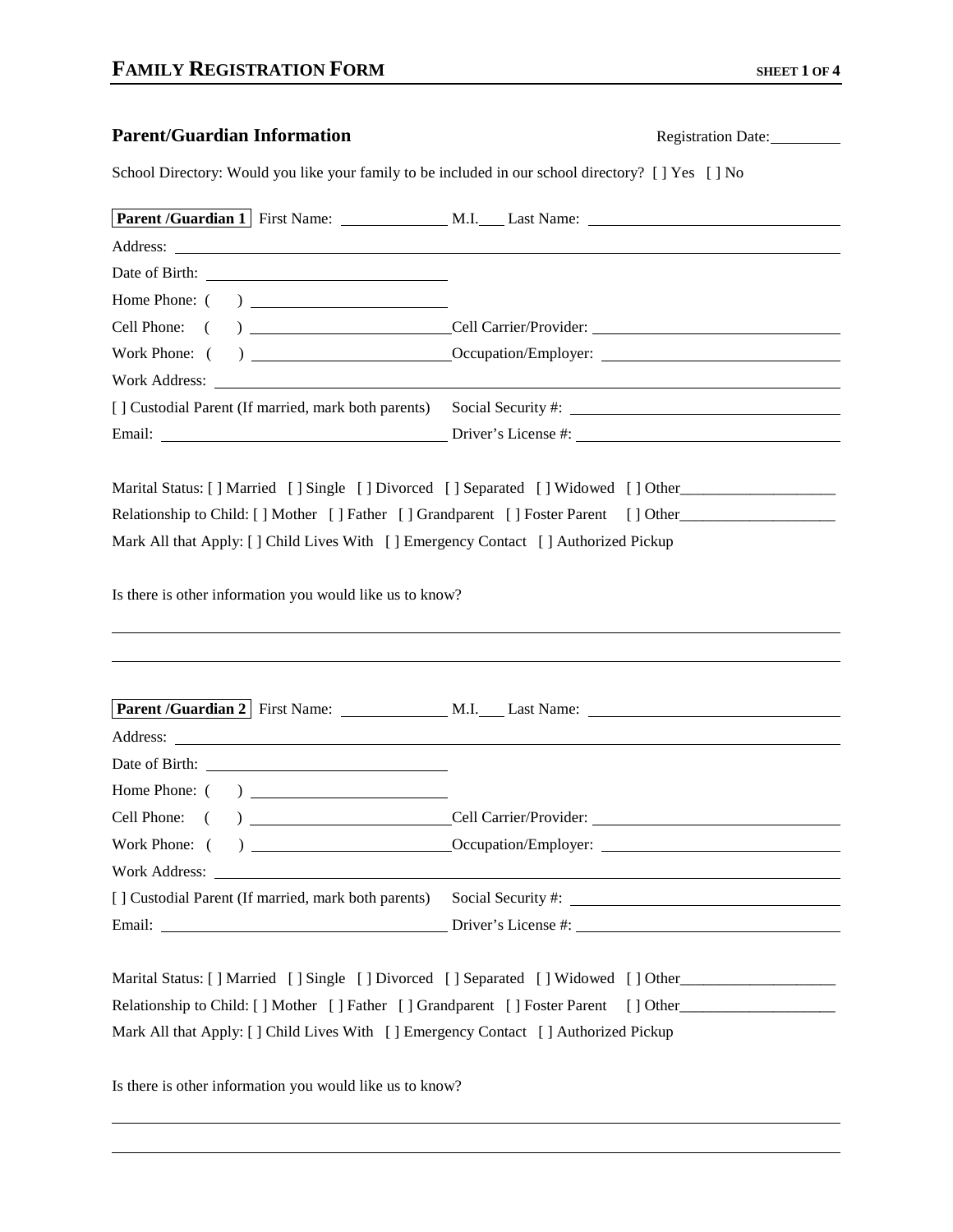## **Child Information**

|                                                                                                   | Gender: [] Male [] Female Date of Birth: Child's S.S. #: Child's S.S. . [2001]                   |
|---------------------------------------------------------------------------------------------------|--------------------------------------------------------------------------------------------------|
| List any existing medical conditions, medication and/or special attention your child may require? |                                                                                                  |
|                                                                                                   |                                                                                                  |
|                                                                                                   |                                                                                                  |
|                                                                                                   |                                                                                                  |
| Photographs: May we maintain a photo of your child for security purposes? [ ] Yes [ ] No          |                                                                                                  |
|                                                                                                   |                                                                                                  |
|                                                                                                   | Name child prefers to be called: Class: Grade/Class: Care Contains and Contains and Crack Class: |
|                                                                                                   |                                                                                                  |
|                                                                                                   | Gender: [] Male [] Female Date of Birth: Child's S.S. #:                                         |
| List any existing medical conditions, medication and/or special attention your child may require? |                                                                                                  |
|                                                                                                   |                                                                                                  |
|                                                                                                   |                                                                                                  |
|                                                                                                   |                                                                                                  |
| Photographs: May we take and maintain a photo of your child for security purposes? [ ] Yes [ ] No |                                                                                                  |
|                                                                                                   |                                                                                                  |
|                                                                                                   |                                                                                                  |
|                                                                                                   |                                                                                                  |
|                                                                                                   | Gender: [] Male [] Female Date of Birth: Child's S.S. #:                                         |
| List any existing medical conditions, medication and/or special attention your child may require? |                                                                                                  |
|                                                                                                   |                                                                                                  |
|                                                                                                   |                                                                                                  |
|                                                                                                   |                                                                                                  |

Photographs: May we take and maintain a photo of your child for security purposes? [ ] Yes [ ] No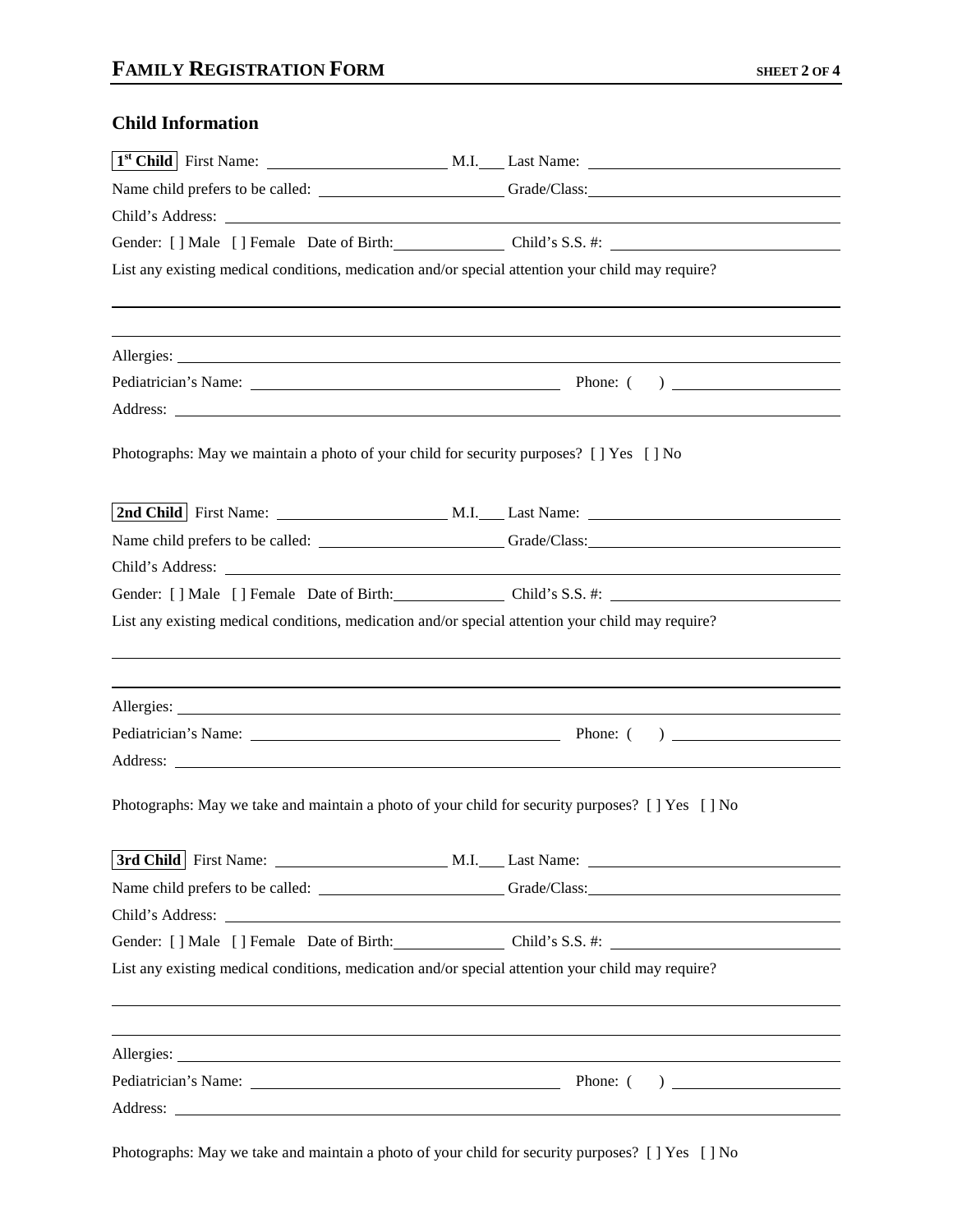|                                                                                                                                                                                                                                      | Name child prefers to be called: ______________________________Grade/Class: __________________________________ |
|--------------------------------------------------------------------------------------------------------------------------------------------------------------------------------------------------------------------------------------|----------------------------------------------------------------------------------------------------------------|
| Child's Address: <u>New York: 2008</u>                                                                                                                                                                                               |                                                                                                                |
|                                                                                                                                                                                                                                      | Gender: [] Male [] Female Date of Birth: Child's S.S. #:                                                       |
| List any existing medical conditions, medication and/or special attention your child may require?                                                                                                                                    |                                                                                                                |
|                                                                                                                                                                                                                                      |                                                                                                                |
|                                                                                                                                                                                                                                      |                                                                                                                |
|                                                                                                                                                                                                                                      | Address:                                                                                                       |
| Photographs: May we take and maintain a photo of your child for security purposes? [ ] Yes [ ] No<br><b>Emergency Contacts &amp; Authorized Pickup Persons:</b>                                                                      |                                                                                                                |
|                                                                                                                                                                                                                                      |                                                                                                                |
|                                                                                                                                                                                                                                      |                                                                                                                |
|                                                                                                                                                                                                                                      |                                                                                                                |
|                                                                                                                                                                                                                                      |                                                                                                                |
|                                                                                                                                                                                                                                      |                                                                                                                |
| [ ] Emergency Contact                                                                                                                                                                                                                |                                                                                                                |
|                                                                                                                                                                                                                                      |                                                                                                                |
|                                                                                                                                                                                                                                      |                                                                                                                |
|                                                                                                                                                                                                                                      |                                                                                                                |
|                                                                                                                                                                                                                                      |                                                                                                                |
|                                                                                                                                                                                                                                      |                                                                                                                |
|                                                                                                                                                                                                                                      |                                                                                                                |
| [ ] Emergency Contact                                                                                                                                                                                                                |                                                                                                                |
|                                                                                                                                                                                                                                      |                                                                                                                |
|                                                                                                                                                                                                                                      |                                                                                                                |
| Address: <u>the contract of the contract of the contract of the contract of the contract of the contract of the contract of the contract of the contract of the contract of the contract of the contract of the contract of the </u> |                                                                                                                |
|                                                                                                                                                                                                                                      |                                                                                                                |
|                                                                                                                                                                                                                                      |                                                                                                                |
|                                                                                                                                                                                                                                      |                                                                                                                |
| [ ] Emergency Contact                                                                                                                                                                                                                |                                                                                                                |
|                                                                                                                                                                                                                                      |                                                                                                                |